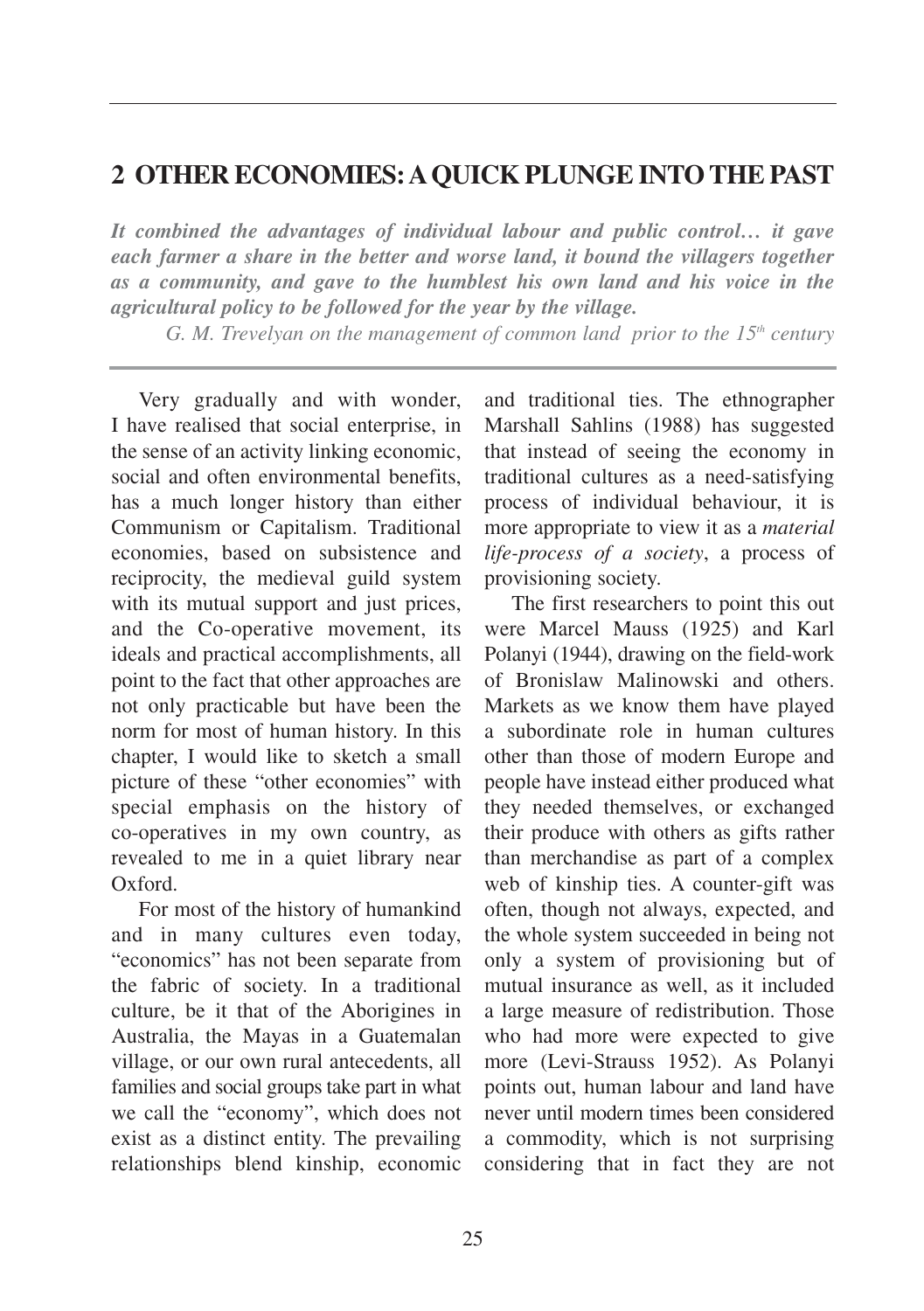commodities, since they cannot be manufactured as products by humans. The need for the labour of others was covered by complex systems of reciprocal labour-sharing, based on ties of kinship, friendship and locality (Sloane 1980, Norberg-Hodge 1992, McIntosh 2001), while land was owned communally. Such land cannot be bought and sold, but instead is essentially held in trust by the local community who decide on its use according to custom, current needs and long-term sustainability. In practice, this may mean allocating fields to those who need them for subsistence. Or a ban on chopping trees for the market in the communal forest, reserving the wood instead for genuine necessities, such as building houses for newlyweds. (Lohmann 1991).

Although such traditional "social economies" still exist in the world today and cultural anthropology routinely studies them (Monaghan and Just 2000), economics as a science does not acknowledge them and most of us remain unaware of them. Is this because we believe they are relics of an earlier age, doomed by evolution and surviving only in remote places like the giant ferns in the mountains of Madeira? But who can foretell the workings of evolution?

Another interesting phenomenon, well known to medieval historians but unremarked by the world at large, was the medieval walled city and its guilds. These cities, typical of Europe only, were independent politically and economically, with craftsmen's guilds playing a central role in both the economy and the jurisdiction of the city. The guilds bought materials needed for production on behalf of the craftsmen, decided what prices to charge on the basis of custom and the idea of fairness, controlled the quality of products and services, and played an important role in marketing the produce. In addition, they had a clearly defined duty to help their members in times of need, thus serving as a mutual welfare net. In some places and periods, a strong element of equality and democratic decision-making was present in the guilds' self-administration. (Kropotkin 1902, Conaty 2004). For several centuries, the guilds thus kept local economic transactions successfully embedded in a social and democratic framework. Early medieval cities, it seems, enjoyed a striking measure of prosperity and stability. Although the guilds' inner structure became less democratic with time and they gradually went into decline in the  $15<sup>th</sup>$  and  $16<sup>th</sup>$  centuries for complex reasons which included the combined pressures of a new class of financiers and the centralising power of governments (Huppert 1986), it does seem strange that the intricate co-operative organisation of the early cities has been accorded so little space in history books.

The industrial revolution, of course, came next, and with it displacement, exploitation and extreme poverty which reached a peak in Britain in the early nineteenth century. The people countered with the Luddite and Chartist movements and, in the 1840s, the Co-operative Movement proper was born in the town of Rochdale near Manchester. It was inspired by the visionary Robert Owen,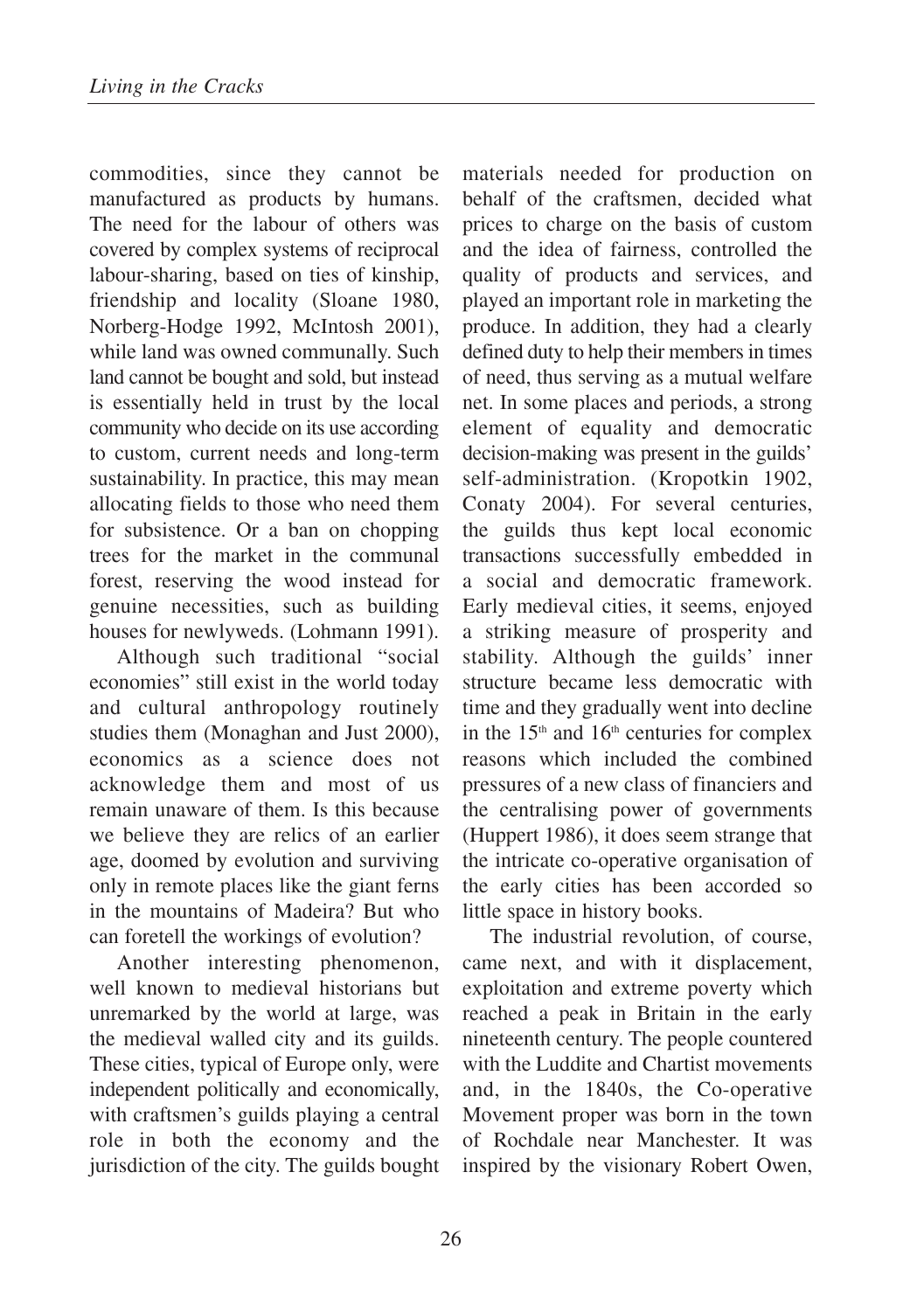who called for "villages of co-operation" where people would govern themselves, grow their own food and make their own clothes, and by the more practical and lucid William King, who explained the fledgling Co-operative aims and ethos in his monthly bulletin *The Co-operator*, widely circulated in the late 1820s (Birchall 1994). The Rochdale Weavers or Rochdale Pioneers, as they came to be called, opened a small co-operative store in 1844 with the aim of accessing cheap and unadulterated food. The co-operative survived, prospered and the rules which these artisans had developed, later known as the Rochdale principles, travelled the world and sparked the world-wide Co-operative Movement.

The basic principle of the movement, "one member-one vote", puts *people* at the centre of things instead of *money* (or capital), by creating enterprises which are owned by members on a democratic basis (Parnell 1999). Each member contributes a fixed share to the capital of the enterprise and each member, either personally or through an elected representative, has a say in how the enterprise will work and what it will do with its profits. It is not the richest members

who call the tune. The enterprise is governed in the interests of its members and their needs, which may be a certain service or local employment. The needs of the members are not necessarily identical with the "need" of capital to reproduce itself as fast as possible. Money is thus seen as tool rather than master, and members can decide to use any profits as they see fit - they can pay themselves dividends, but they also can, and do, use the money to help other co-operatives or the community. The ethos of co-operatives rests on the twin values of *self-help* (a belief that people have the will and capacity to improve their destiny through joint action) and *solidarity* (a belief in the importance of mutual responsibility and support) (Hoyt 1996).

The Co-operative Movement took root in most of Europe and later on other continents as well. The co-operatives grew in numbers, size and influence in the first decades of the  $20<sup>th</sup>$  century. In Czechoslovakia, there were over 15,000 co-operative societies with a total of more than 4 million members in 1937 - - around 30% of the total population (Vavra 1946).

## **Box 1 Voices from the past**

There is an archetypal tale in many cultures about a pauper who had a dream of finding a treasure in a foreign land. Arriving there, he learns, perhaps from someone else's dream or from the denizens of a fairy hill, that the true treasure is hidden under his own hearth.

I seemed to be living this story as, having arrived in a foreign land, I delved into books and articles which had lain quietly in the library of the Plunkett Foundation for many decades, undisturbed by war and revolution, and became sensible to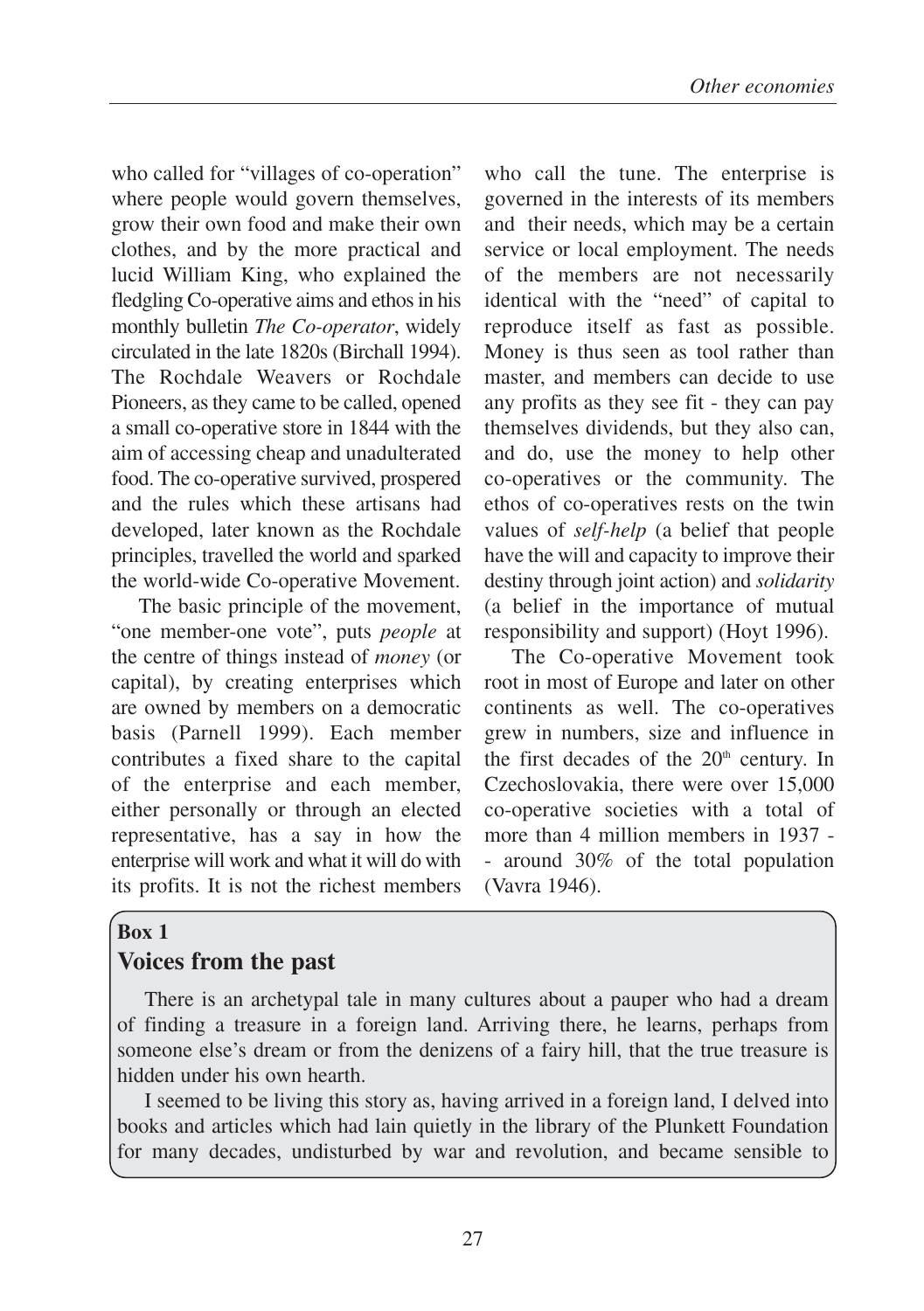voices of long-dead people from my own country, speaking (strangely enough in English) about their accomplishments, hopes and fears concerning the Czech co-operative movement.

It had been one thing to know the statistics, documenting the flowering of co-operative enterprise in my country, and to be aware on a rational level that these efforts of several generations were brutally annihilated in the early fifties by a regime which called itself a "people's democracy". It was quite another to actually read the words of the actors of this drama over several decades and on both sides of the divide.

**The object of this brief survey is to make our friends, co-operators in Great Britain, acquainted with the development of the workmen's co-operative movement in the Czechoslovak Republic. From a small beginning the Czechoslovak co-operative movement has made greater progress than in any other country. This clearly proves that the grand ideal of co-operation has awakened in the hearts of our workmen a firm belief in a new and wider life, and an indomitable faith in democracy and justice... Our British friends will certainly be interested to know that the Czechoslovak workmen's co-operative movement is faithful to the principles of the Rochdale Pioneers, and thus is fulfilling their bequest. The Czechoslovak co-operators always considered England as the cradle of the co-operative movement, and have adopted many important methods of British co-operators.** 

This excerpt from the 1925 foreword by a Czech MP and co-op official, F. Jirasek, to a beautifully illustrated booklet on Czechoslovakian co-operative accomplishments (Krnansky 1925), harks back to the early days of the "First Republic", the period between 1918 and 1938 when my country enjoyed an unprecedented period of political freedom and grass-roots democracy. Delimited by the Versailles peace treaty, Czechoslovakia had seceded from the Austro-Hungarian Empire, whose rule in its last decades had been quite benign, already with a burgeoning co-operative movement. The first co-operatives had emerged in the 1840s and 50s, and the movement had grown after a new co-operative law was enacted in 1873. In the countryside, it was the small credit co-operatives, named "Kampelickas", which spread rapidly in the 1890s and after 1918 became the backbone of a rural co-operative movement in the newly-independent country:

**The area of the Kampelicka's activities was very small, confined for the most part to one village or parish… Peasant members were in the majority; but there were craftsmen, tradesmen, village intelligentsia, and workers; rich and poor, large and small landholders. The Kampelicka became an important part of village life, and everyone joined it to express his loyalty to the village. From the very beginning, and always, the Kampelicka was a simple financial institution, often with an office containing only a table, some chairs, and a safe, housed in an inn or a school. All the administrative work was performed without emolument by the members. Only the cashier who made the entries and prepared the balance received a small compensation at the end of the year, a compensation which had to be approved by the general assembly of the members. Despite the voluntary and amateur nature of their administration, the Kampelickas were efficiently run businesses... When the reserve fund reached a certain level, a proportion of the Kampelicka's profit was allocated to public purposes, to propaganda, and the support of the co-operative movement.** (Feierabend 1952)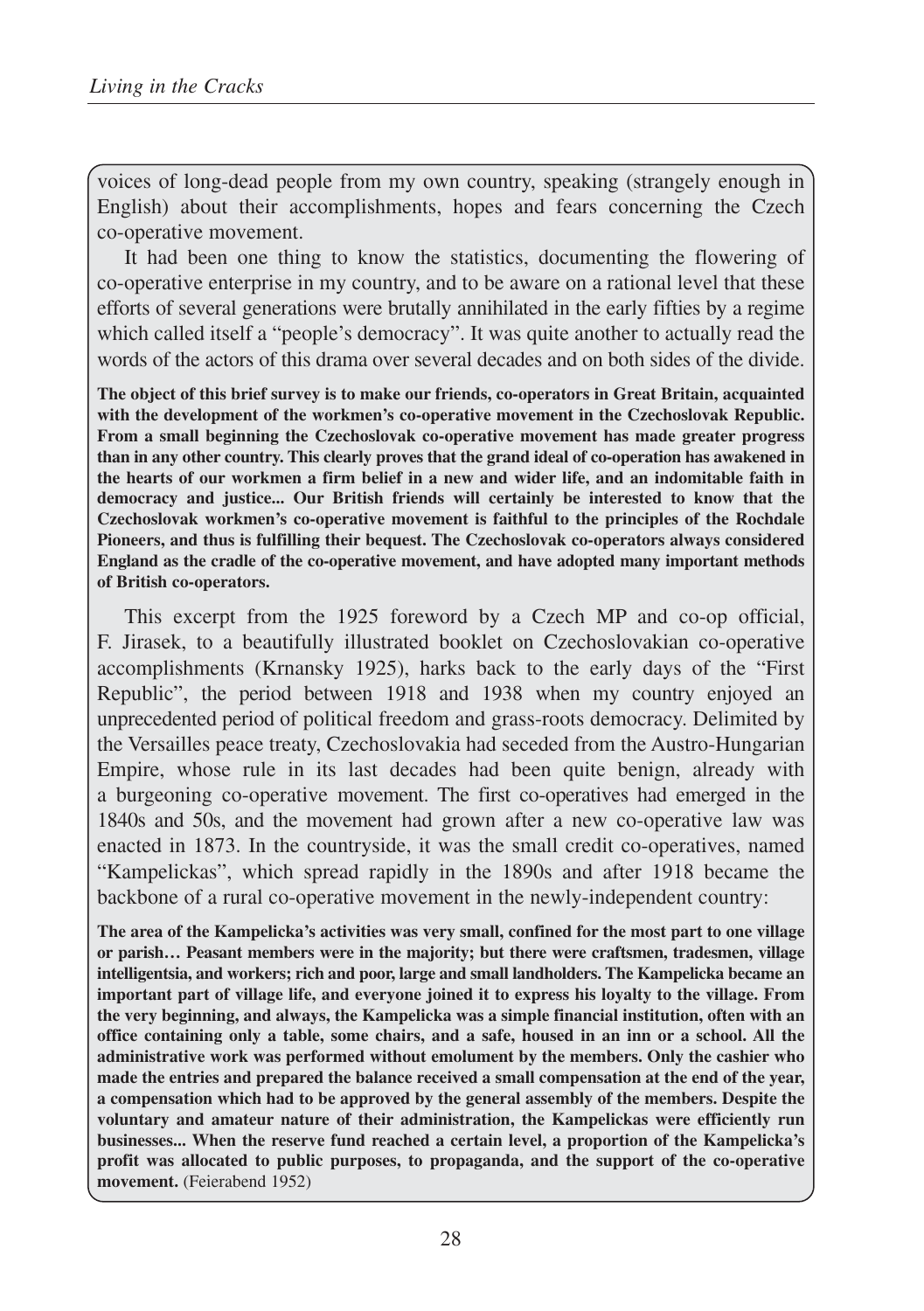Ladislav Feierabend, head manager of the biggest Czech co-operative wholesale organisation *Kooperativa* between 1930 and 1940, goes on to explain that the Kampelickas eliminated rural usury, educated farmers about accounting and thrift, bought farm machines on behalf of their members, installed public scales in villages



*Czechoslovakian co-operative official Ladislav Feierabend*

to enable the checking of weights, and even organised theatre plays, planted trees and built village halls. Although the Kampelickas remain the best known patches in the Czechoslovakian rural co-operative quilt, there were also other types of credit co-ops, strong farmers' marketing and sales co-ops, grocery store co-ops (especially in Slovakia) and processing co-operatives such as chicory co-operatives, which produced a substitute for coffee from chicory, flour-mill co-operatives, and co-operative distilleries which processed potatoes to make alcohol.

"Electrical societies" were set up in rural areas to electrify villages. At their peak in 1936 there were 2,131 of these co-operatives,

**formed by the consumers of electric current. The co-operatives constructed a transformer on the main grid and a secondary electric net in the village. They contracted with the power stations for a certain amount of electric current at wholesale prices, with premiums for larger consumption. The current was sold to members at the contracted price, and the premium money was either returned to members in the form of dividends or spent by the co-operatives for community improvements.** (Feierabend 1952)

Out of 15,000 villages in the whole country, which comprised not only the current Czech Republic, but also the mountainous agricultural regions of Slovakia and the Carpathian Ukraine, 10,000 were connected to the electricity grid by 1938, thanks in large part to the efforts of the co-operatives. There was at least one among them which could be considered a "middle-layer social enterprise":

**…The co-operative in Drazice and Jizerou, which owned 8 electric power stations and supplied 29 cities and 460 villages with electric current. It was a warehouse co-operative** (i.e. buying and marketing co-op) **at the same time, which included three big flour mills, as well as other enterprises. A mammoth organisation, it had expanded from a small co-operative formed in 1900 in the village of Drazice and Jizerou to buy a flourmill. Drazice was known all over co-operative Europe, and every year hundreds of foreign visitors observed its activities.** (Feierabend 1952).

I had never heard of Drazice and Jizerou, much less of its middle-layer social enterprise back in the 1930s. It seemed incredible that all this, co-ops big and small, including their 72 umbrella groups (Nemcova et al. 2001), had disappeared practically without a trace left behind, in textbooks or memories. Of course, some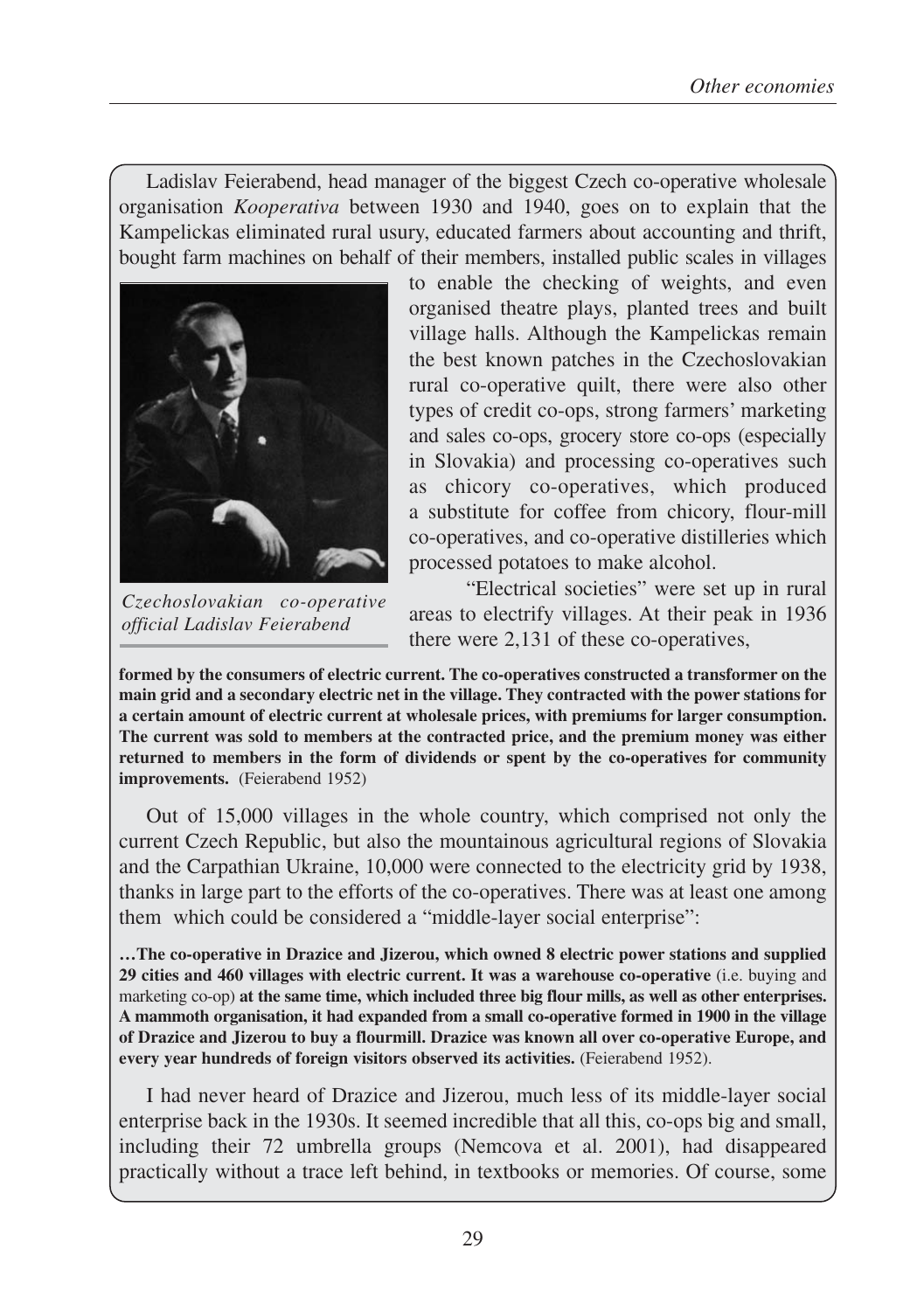of the co-operatives vanished because the people who comprised them vanished as well. Czech co-ops tended to be organised along ethnic lines, and 25% of the citizens of this new and vulnerable country were ethnic Germans. They were expelled after the war and took the memory of their co-operatives with them. Then there were the Jews.

Sitting in a box labelled "Czechoslovakia" in the Plunkett Foundation, there is a copy of an article from the Jewish social service quarterly, detailing the activities of ethnic Jewish credit co-operatives in Czechoslovakia between 1924 and 1937. The author's name is missing, and a poignant caption explains why:

**This article is part of a book on the "Jews in Czechoslovakia", written by a noted Jewish scholar early in 1938. Since the author still resides in Prague, we deem it advisable to withhold his name (Ed.)** (Anonymous 1939)

The date was December 1939. By then, parts of Czechoslovakia had been parcelled out between Germany, Hungary, and Poland, its remnants split between an independent fascist Slovakia and the western heartland, the German "Protectorate" of Bohemia and Moravia. World War II had started and the borders were closed. Deportations of the Jews to concentration camps began in the Protectorate in 1941. It is improbable that this scholar, whoever he was, escaped with his life. The same is true of the people he wrote about.

Although most of the ethnic Czech and Slovak grass-roots co-operatives such as the Kampelickas emerged from the war shaken but essentially unbroken, the German occupation took a heavy toll, not least in the sphere of democratic governance: the many umbrella groups had been forcibly unified with German officials appointed to oversee and control their work. (Vavra 1946).

In his article published in 1946 in the Yearbook of Agricultural Co-operation, Frank Vavra details the damage done and names top representatives of the co-operative movement who died. They were executed in the reign of terror following the Prague assassination of Nazi leader Reinhard Heydrich in June 1942. He continues:

**…Dr L. Feierabend, Minister of Agriculture, luckily escaped to England, Mr. E. Lustig… got to Sweden, and Mr. A. Zmrhal, manager of the Vcela Consumers' co-operative and the present head of the Central Co-operative council, went to Russia… the wife of Dr. L. Feierabend was detained for years in the… concentration camp of Ravensbrück till she was freed by the Russian Army.**

The end of World War II was a false dawn for Czech and Slovakian co-operatives. With the advent of what the Communists called a "people's democracy" in 1948, they received a blow from which they never recovered. In an undated unsourced paper received in the Plunkett Foundation library in December 1948, A. Zmrhal, significantly the co-operative functionary who had spent the war years in Moscow, puts down the law for the beleaguered co-ops in characteristically "people's democracy" newspeak: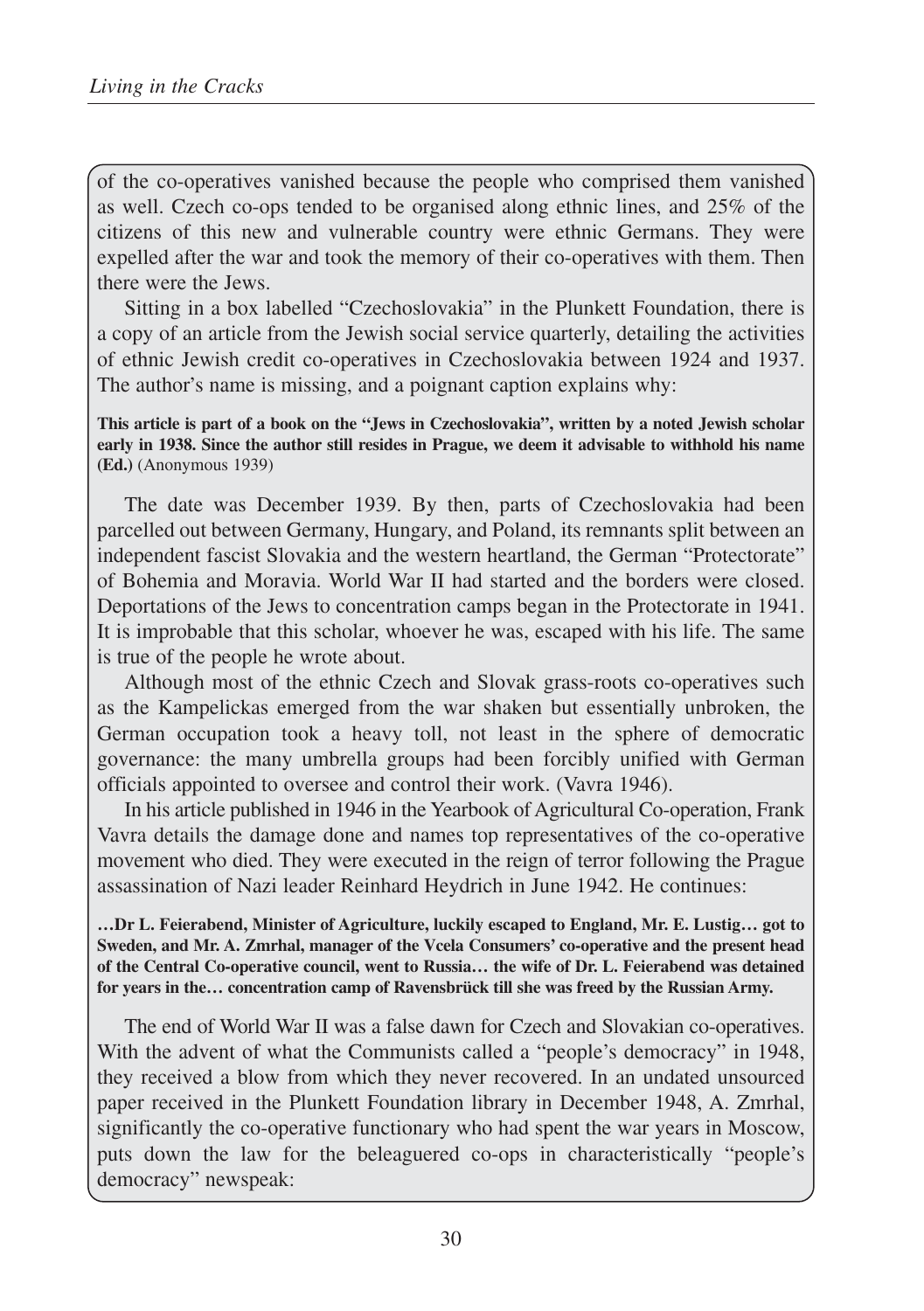**The incentive of production is no longer the capitalists' greed for profit but a higher interest, the interest of the whole. Now all of us must work, and the profit of the work is for all of us… The order of a people's democracy takes over many tasks of the co-operatives, offers a firm basis for their activities. It removes the risk of enterprise, which was formerly a heavy burden on the activities of the co-operatives, and fulfils the plans of the pioneers of the co-operatives. The co-operative movement becomes the co-builder of the new economy, the assistant in creating the conditions of a new social order in society... Our Republic needs absolutely two things: unity and work... The Central Co-operative Council cannot be a cap on the head but must be the head of our united co-operative movement… Our co-operators must realise that, first of all, co-operatives are not a dogma, that they are part of the rest of the economic life of the social system. They must not become rigid in their development nor link their fate with a social order doomed to death and hostile to the co-operative movement.**

Within a few years, the Czechoslovakian co-operative bank and the co-operative insurance companies were nationalised, the Kampelickas and other rural co-operatives abolished, as were all other pre-war co-operatives with the exception of consumer and producer co-ops, which, however, lost their autonomy and gradually became little different from other state-owned enterprises. (Nemcova et al. 1991).

The last cry from the past I found in the Plunkett library is perhaps the most moving. It comes once more from Ladislav Feierabend, whom we have already met twice. A man linked with the agricultural co-operative movement from age 26, he rose through the ranks to become minister of agriculture in October 1938. In January 1940, after his work in the Resistance movement was uncovered, he managed to escape to Britain under very adventurous circumstances. His wife, we have seen, was not so lucky. Until the end of the war he served as finance minister in the Czechoslovakian government in London, returning home in 1945. Moscow, however, and not London prevailed in Czech politics and he was forced once more into exile in 1948, at age 57. In the conclusion to his book on Czechoslovakian agricultural co-operatives, published by the New York Mid-European Studies Centre in 1952, Ladislav Feierabend writes:

**In the few years since Communist rule became supreme in Czechoslovakia, the whole magnificent agricultural co-operative organisation has been destroyed. It had to be. Co-operative principles and methods require individual freedom and autonomous action. They are based on understanding, not hate; on tolerance, not aggression; on mutuality, not coercion. Their aim is to improve the economic and social conditions of living. Communist philosophy and its ways are the antithesis. They require mass subservience and individual obedience... It is true that this story of the Czechoslovak agricultural co-operatives now has a sad ending. But it is not the finale. And the magnificent example of that whole co-operative movement and its achievements remains to demonstrate what can be done in those areas of the world where man's situation calls for change and improvement. The true co-operative spirit is the sound basis of every democracy and of all democratic institutions anywhere in the world. It lies in the hearts of all men of good will and cannot be destroyed, not even by Communists in Czechoslovakia. It lives.**